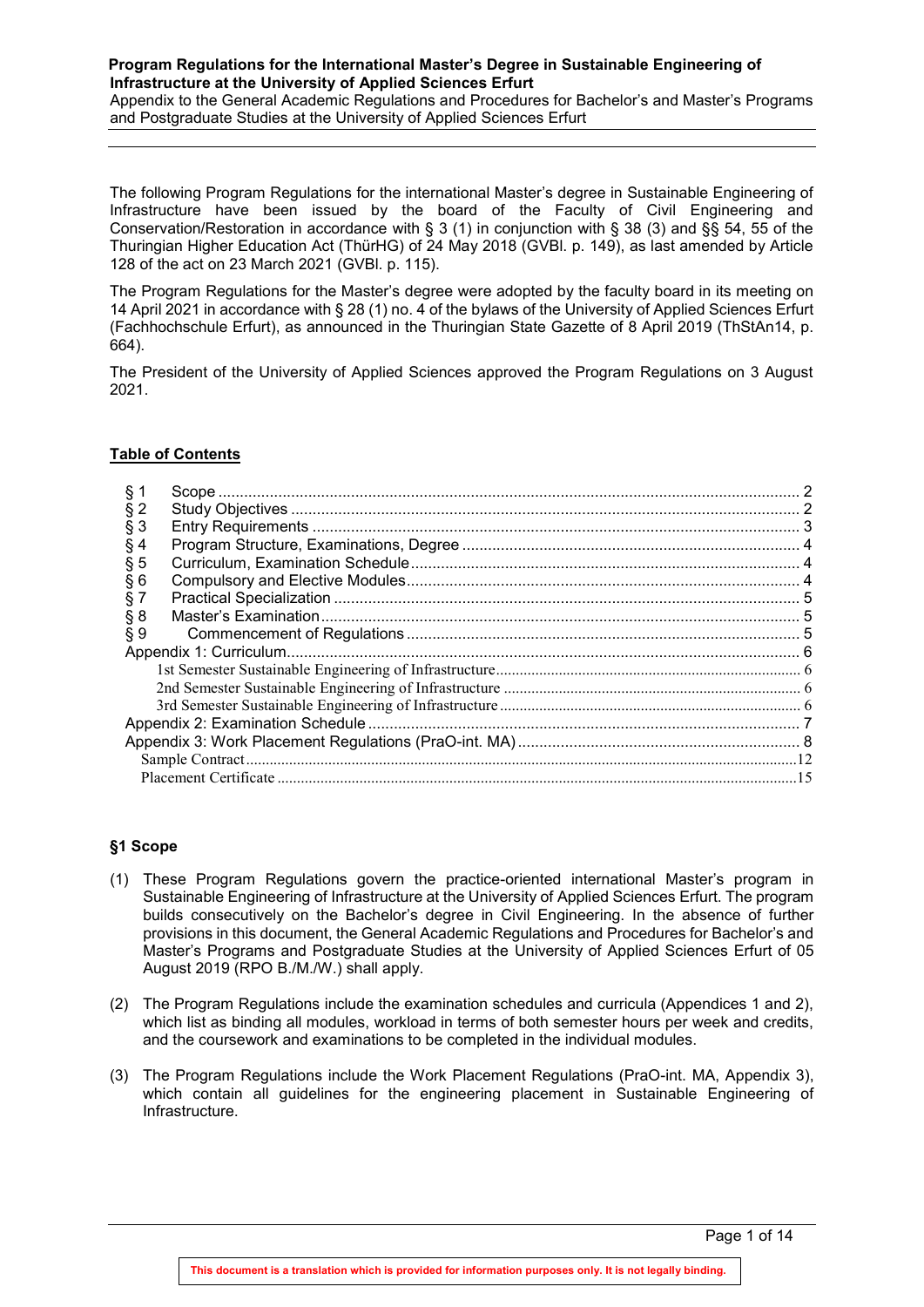Appendix to the General Academic Regulations and Procedures for Bachelor's and Master's Programs and Postgraduate Studies at the University of Applied Sciences Erfurt

#### <span id="page-1-0"></span>**§ 2 Study Objectives**

- (1) The practice-oriented international Master's program in Sustainable Engineering of Infrastructure builds on a 7-semester Bachelor's degree in Civil Engineering and concludes with a second professional and academic qualification. The Master's program prepares the students to work internationally in a variety of roles. Upon completion of their degree, the graduates are equipped to undertake independent work in construction companies, engineering or planning consultancies, research or public service. Furthermore, the program trains students to make independent decisions based on technical, ecological and economic considerations and conduct consulting work, planning and research in an international context.
- (2) The degree program aims to enable graduates to work in the following fields:
	- − the planning, drafting, cost calculation and management of construction projects in civil engineering and urban infrastructure projects
	- − complex engineering work in leadership positions in the planning, cost calculation, execution and management of civil engineering and urban infrastructure projects
	- − the application of specialist knowledge of engineering theory, complex work flows and processes in research and development

# <span id="page-1-1"></span>**§ 3 Entry Requirements**

- (1) The entry requirements for the consecutive Master's degree in Sustainable Engineering of Infrastructure at the University of Applied Sciences Erfurt are regulated in § 3 of the General Academic Regulations and Procedures (RPO B./M./W.). Specifically, the requirements are as follows: an undergraduate degree from a university or co-operative study program in Civil Engineering with a completed workload of at least 210 credit points (CP) and above-average examination results (equivalent to the German grade 2 or above). For Bachelor's graduates with fewer than 210 credits, §3 (4) applies.
- (2) Furthermore, the following English language skills are required: level B2 (CEFR) as demonstrated by:
	- proof of native speaker status or
	- an internationally recognized certificate of English language skills at level B2 (see [Table 1\)](#page-1-2) or
	- equivalent certification.

<span id="page-1-2"></span>

| о. |
|----|
|----|

| Native language                                                                    | <b>Required English language qualifications</b>                                                                                |
|------------------------------------------------------------------------------------|--------------------------------------------------------------------------------------------------------------------------------|
| German                                                                             | Level B2 of the Common European Framework of Reference for<br>Languages (CEFR)                                                 |
| Native speakers of<br>English / English-<br>taught Bachelor's or<br>Diploma degree | No certificate necessary. Only proof of English as the language of<br>instruction in the undergraduate degree.                 |
| Other                                                                              | IELTS Academic (band 6.0)<br>TOEFL: CBT > 213, IBT >79, PBT > 550 points<br>Cambridge Certificate in Advanced English, Grade C |

(3) Admission to the consecutive Master's program Sustainable Engineering of Infrastructure can be applied for after successful completion of a 6-semester Bachelor's degree in Civil Engineering at another university. In this case, admission can only be granted if the remaining 30 credits of the 7 semester Bachelor's program can be earned by completing a 16-week engineering placement with an accompanying written report and colloquium prior to the student applying to the examination board to write their Master's thesis. The remaining credits shall be awarded after successful completion of the colloquium. Further details are stipulated in the Work Placement Regulations for the international Master's degree in Sustainable Engineering of Infrastructure (PraO-int.MA, Appendix 3). In such cases, the Examination Board reserves the right to interview and, if necessary, examine the candidate in person.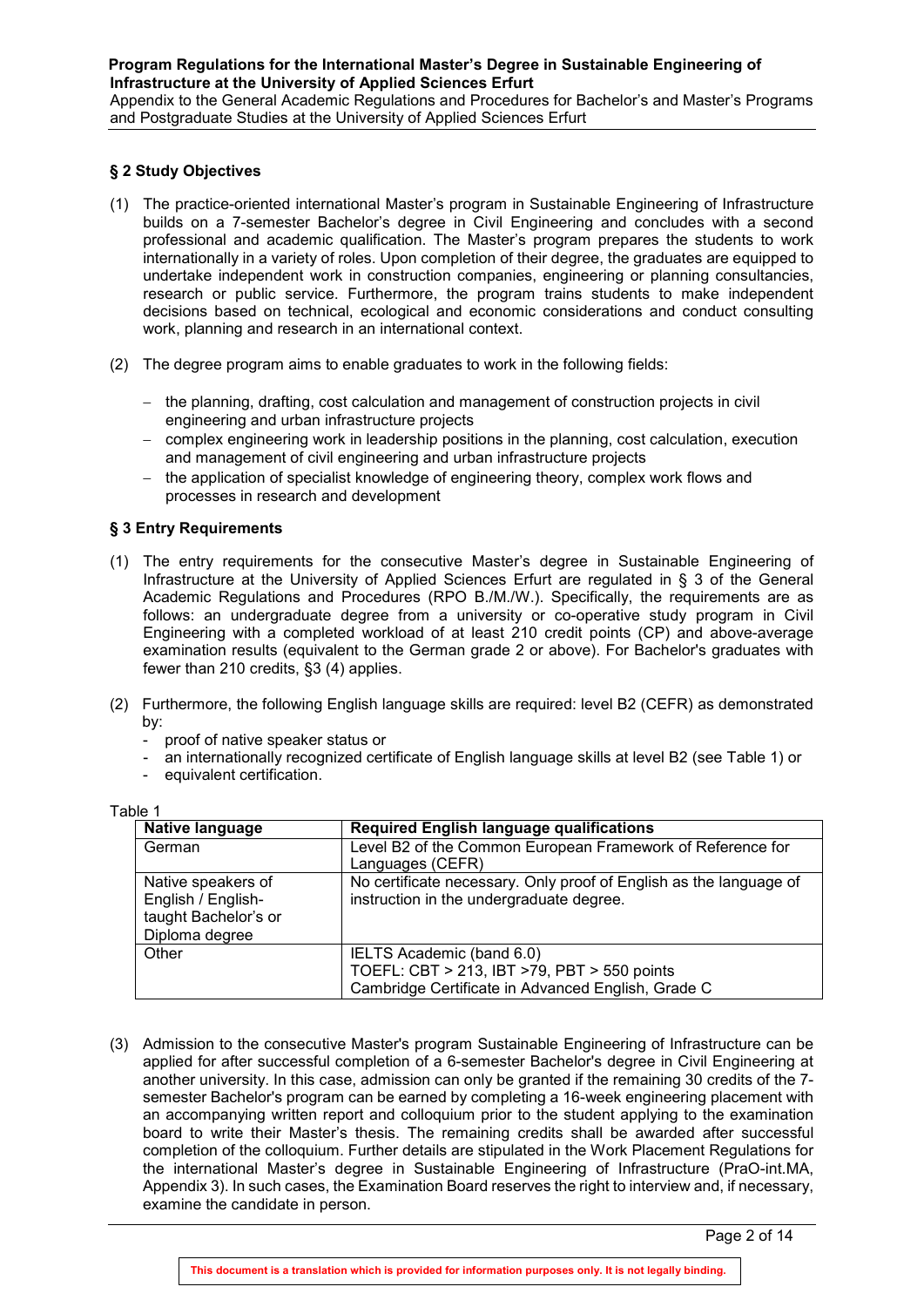Appendix to the General Academic Regulations and Procedures for Bachelor's and Master's Programs and Postgraduate Studies at the University of Applied Sciences Erfurt

(4) The applicant must have submitted the documents required in § 3 of the Program Regulations to the University of Applied Sciences within the application period 15 October - 15 December in order to be enrolled in the summer semester of the Master's program in Sustainable Engineering of Infrastructure.

#### <span id="page-2-0"></span>**§ 5 Program Structure, Examinations, Degree**

- (1) After 3 semesters of study, the international Master's program in Sustainable Engineering of Infrastructure leads to the degree
	- Master of Engineering (M.Eng.).
- (2) The program can only be commenced in the summer semester.
- (3) The program comprises compulsory and elective modules and the completion of the Master's thesis and colloquium. The corresponding examinations and study credits are regulated in Appendix 2.
- (4) The degree program is structured as follows:

| 1st semester with compulsory and elective modules                    | 30 credits     |
|----------------------------------------------------------------------|----------------|
| 2nd semester with compulsory and elective modules                    | 30 credits     |
| 3rd semester with compulsory modules, Master's thesis and colloquium | 30 credits     |
|                                                                      | $Σ 90$ credits |

(5) In the 3rd semester, the Master's thesis and colloquium constitute the final examination. The students are allocated 14 weeks to write their Master's thesis and an additional two weeks to prepare and hold their colloquium.

#### <span id="page-2-1"></span>**§ 5 Curriculum, Examination Schedule**

- (1) The course contents are divided into modules.
- (2) The modules are listed in the curriculum (Appendix 1) according to code, module name, type of module, standard semester of study, credits, teaching hours in semester hours per week.
- (3) The modules are listed in the examination schedule (Appendix 2) according to code, module name, preliminary exam requirement, when they are examined, type of examination (and weighting if applicable), duration of examination in minutes, standard semester of study,
	- credits.

# <span id="page-2-2"></span>**§ 6 Compulsory and Elective Modules**

- (1) The degree program consists of compulsory and elective modules.
- (2) Compulsory modules (P) are those which are prescribed by the curriculum in order to successfully complete the degree program and are therefore binding. Examinations in compulsory modules are graded. If, in addition to a final examination, the examination schedule specifies continuous assessment during the semester, this must be passed in order for the student to be admitted to the examination.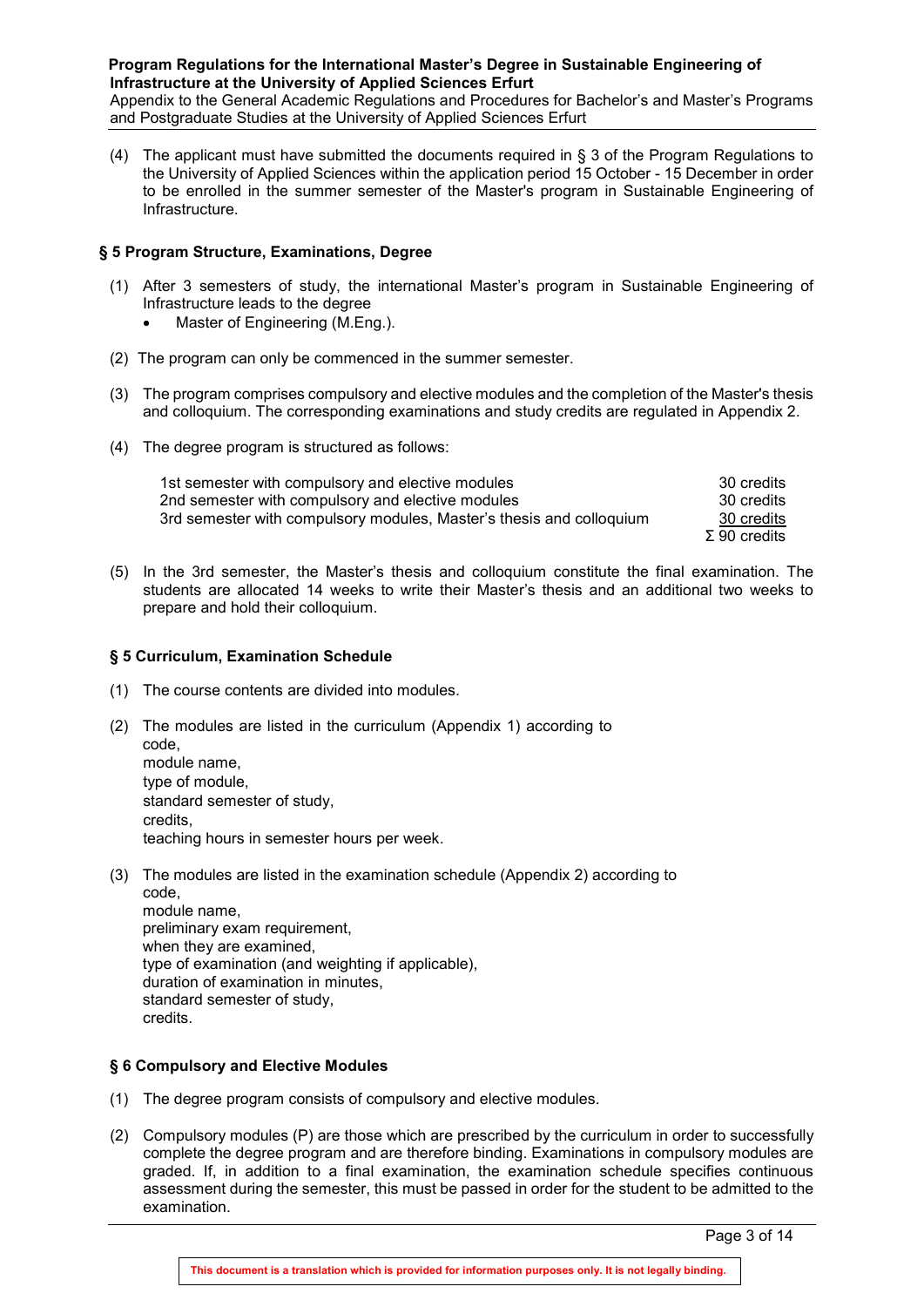Appendix to the General Academic Regulations and Procedures for Bachelor's and Master's Programs and Postgraduate Studies at the University of Applied Sciences Erfurt

(3) Elective modules (W) are to be selected from the current range of courses offered by the University of Applied Sciences Erfurt or other universities. The means of assessment or type of examination for elective modules (W) are determined by the individual instructors in accordance with the Program Regulations or General Academic Regulations and Procedures and are to be announced at the beginning of each course.

#### <span id="page-3-0"></span>**§ 7 Practical Specialization**

- (1) The project is to be worked on throughout the students' studies and lecture-free periods and spans three semesters (1st, 2nd and 3rd semesters of study).
- (2) The module culminates in a colloquium. Assessment of the colloquium constitutes 30% of the grade for this module. Credits for the module are awarded after successful completion of the colloquium.

#### <span id="page-3-1"></span>**§ 8 Master's Examination**

- (1) The Master's program is deemed to have been successfully completed when 90 credits have been obtained in the Department of Civil Engineering at the University of Applied Sciences Erfurt. This does not exclude the transfer of credits and examination results obtained at other universities.
- (2) The colloquium for the Master's thesis may only be held after 69 credits have been earned. The grade awarded for the colloquium constitutes 30% of the grade for the Master's thesis. In order to register for the Master's thesis, the credits of no more than 2 modules may be missing.
- (3) The final grade is determined by the average of all compulsory subjects weighted by credit points, in addition to the practical specialization and the Master's thesis.

#### <span id="page-3-2"></span>**§ 9 Commencement of Regulations**

These Program Regulations for the international Master's degree in Sustainable Engineering of Infrastructure come into legal effect on the first day after their announcement in the gazette (Verkündungsblatt) of the University of Applied Sciences Erfurt. They apply for students who enrol from summer semester 2022 onwards.

Erfurt, 3 August 2021

**Prof. Dr. Frank Setzer Prof. Dr.-Ing. Steffen Riedl** President<br>
University of Applied Sciences Erfurt<br>
University of Applied Sciences Erfurt<br>
Dean<br>
Faculty of Civil Engineering and University of Applied Sciences Erfurt

Conservation/Restoration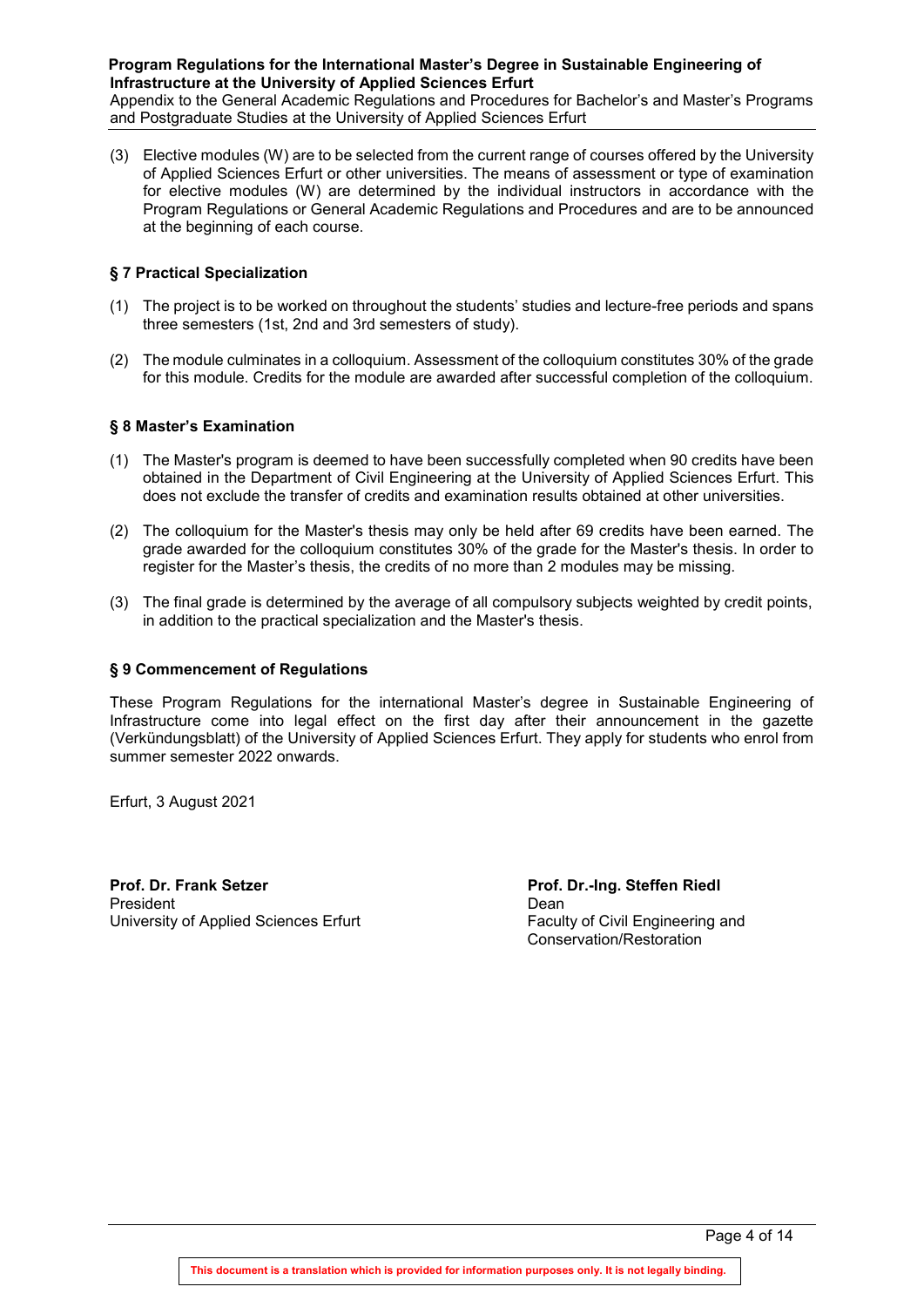Appendix to the General Academic Regulations and Procedures for Bachelor's and Master's Programs and Postgraduate Studies at the University of Applied Sciences Erfurt

# <span id="page-4-0"></span>**Appendix 1: Curriculum**

#### <span id="page-4-1"></span>**1st Semester Sustainable Engineering of Infrastructure**

| Code                            | Module name                                                                | Type of<br>module | <b>Standard</b><br>semester | <b>Credits</b> | Teaching<br>hours per<br>week |
|---------------------------------|----------------------------------------------------------------------------|-------------------|-----------------------------|----------------|-------------------------------|
|                                 | MBI 1510   BIM and Digital Project<br>Management                           | Р                 |                             | 5              | 4                             |
| MBI 1520   Pavement Maintenance |                                                                            | P                 |                             | 5              | 4                             |
| <b>MBI 1530</b>                 | <b>Numerics</b>                                                            | Р                 |                             | 5              | 4                             |
|                                 | MBI 1540 Construction Economics and<br>International Project<br>Management | P                 | 1                           | 5              | 4                             |
|                                 | MBI 1550   Natural Resources -<br>Depletion and Projection                 | Р                 | 1                           | 5              | 4                             |
|                                 | MBI 1940   Elective Lecture 1                                              | W                 |                             | 2              | 2                             |
|                                 | MBI 1930   Practical Specialization Part 1                                 | P                 |                             | 3              | 2                             |

#### <span id="page-4-2"></span>**2nd Semester Sustainable Engineering of Infrastructure**

| Code     | Module name                                                     | Type of<br>module | <b>Standard</b><br>semester | <b>Credits</b> | Teaching<br>hours per<br>week |
|----------|-----------------------------------------------------------------|-------------------|-----------------------------|----------------|-------------------------------|
| MBI 2510 | Geodesign                                                       | Р                 | 2                           | 5              | 4                             |
|          | MBI 2520 Ground Improvement and<br>Piling                       | Р                 | 2                           | 5              | 4                             |
|          | MBI 2530   Urban Water Management                               | Р                 | 2                           | 5              | 4                             |
|          | MBI 2540   Hydraulic Engineering in<br><b>Urban Environment</b> | Р                 | 2                           | 5              | 4                             |
|          | MBI 2550   Urban Infrastructure<br>Diagnostics and Conservation | P                 | 2                           | 5              | 4                             |
|          | MBI 2940   Elective Lecture 2                                   | W                 | 2                           | 2              | 2                             |
|          | MBI 1930   Practical Specialization Part 2                      | ∣ P               | 2                           | 3              | 2                             |

# <span id="page-4-3"></span>**3rd Semester Sustainable Engineering of Infrastructure**

| Code | Module name                                                   | Type of<br>module | <b>Standard</b><br>semester | <b>Credits</b> | <b>Teaching</b><br>hours per<br>week |
|------|---------------------------------------------------------------|-------------------|-----------------------------|----------------|--------------------------------------|
|      | MBI 1930   Practical Specialization Part<br>3 with Colloquium | Р                 | 3                           | 6              |                                      |
|      | MBI 3950   Communication Techniques /<br><b>Soft Skills</b>   | P                 | 3                           | 3              |                                      |
|      | MBI 3990   Master's Thesis and Colloquium   P                 |                   |                             | 21             |                                      |

Key:<br>P

P compulsory module W elective module

Page 5 of 14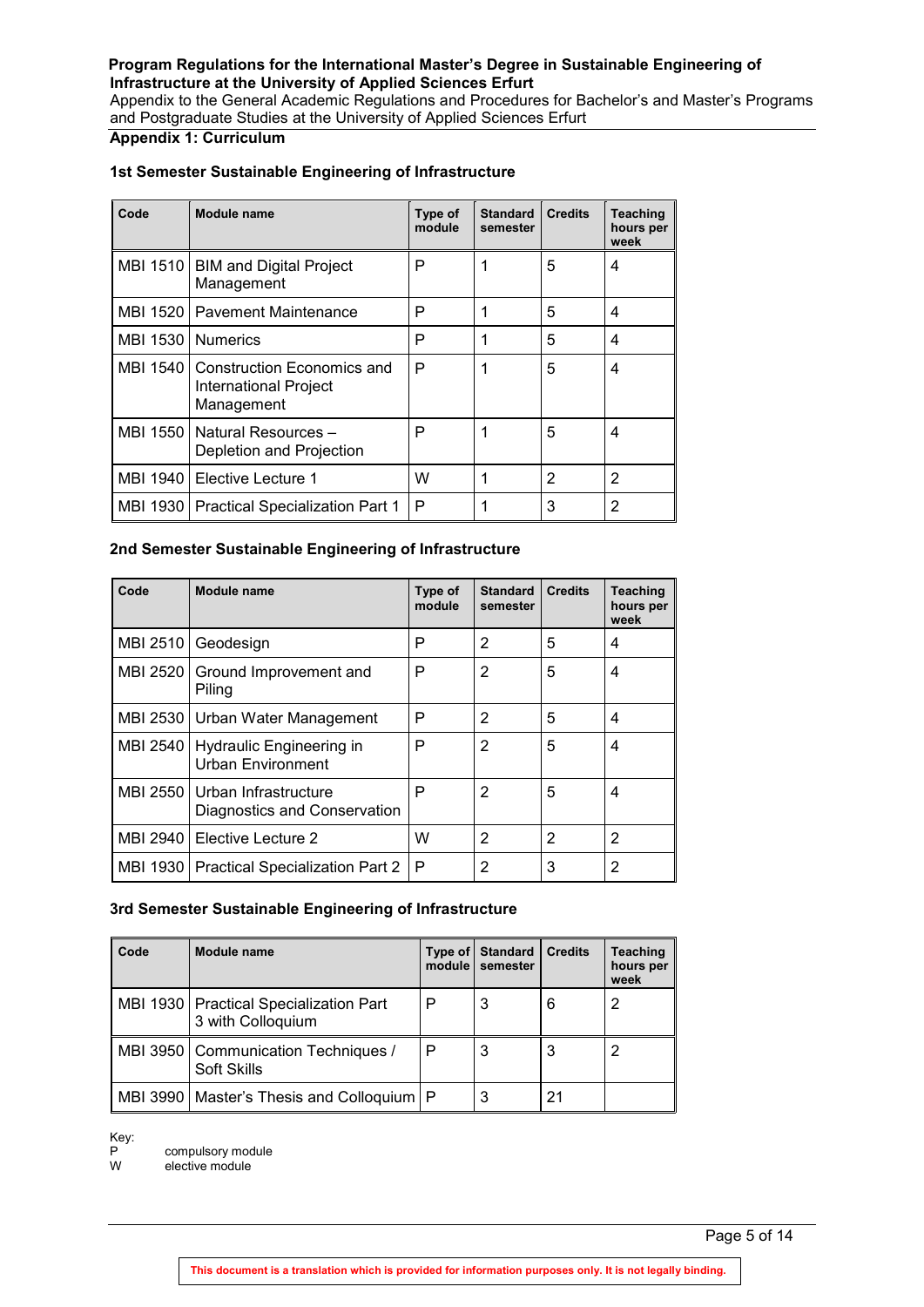Appendix to the General Academic Regulations and Procedures for Bachelor's and Master's Programs and Postgraduate Studies at the University of Applied Sciences Erfurt

#### <span id="page-5-0"></span>**Appendix 2: Examination Schedule**

#### **1st Semester Sustainable Engineering of Infrastructure**

| Code     | <b>Module name</b>                                                           | PV        | When      | Type of<br>examination | <b>Duration</b><br>in<br>minutes | <b>Standard</b><br>semester | <b>Credits</b> |
|----------|------------------------------------------------------------------------------|-----------|-----------|------------------------|----------------------------------|-----------------------------|----------------|
| MBI 1510 | <b>BIM and Digital Project</b>                                               |           | <b>SB</b> | SL (70%)               |                                  |                             | 5              |
|          | Management                                                                   |           |           | Ko (30%)               |                                  |                             |                |
|          | MBI 1520   Pavement Maintenance                                              | <b>SL</b> | PZ.       | K                      | 90                               |                             | 5              |
| MBI 1530 | <b>Numerics</b>                                                              |           | <b>SB</b> | <b>SL</b>              |                                  |                             | 5              |
|          | MBI 1540   Construction Economics and<br>International Project<br>Management |           | PZ.       | K                      | 90                               | 1                           | 5              |
| MBI 1550 | Natural Resources -<br>Depletion and Projection                              |           | <b>SB</b> | <b>SL</b>              |                                  | 1                           | 5              |
| MBI 1930 | <b>Practical Specialization Part 1</b>                                       |           | <b>SB</b> | <b>SL</b>              |                                  | 1                           | 3              |

### **2nd Semester Sustainable Engineering of Infrastructure**

| Code            | Module name                                                     | PV        | When      | Type of<br>examination | <b>Duration</b><br><b>in</b><br>minutes | <b>Standard</b><br>semester | <b>Credits</b> |
|-----------------|-----------------------------------------------------------------|-----------|-----------|------------------------|-----------------------------------------|-----------------------------|----------------|
| <b>MBI 2510</b> | Geodesign                                                       | РÜ        | <b>SB</b> | <b>SL</b>              |                                         | 2                           | 5              |
| MBI 2520        | Ground Improvement and<br>Piling                                |           | PZ.       | м                      |                                         | 2                           | 5              |
|                 | MBI 2530   Urban Water Management                               |           | PZ.       | K                      | 90                                      | $\overline{2}$              | 5              |
|                 | MBI 2540   Hydraulic Engineering in<br><b>Urban Environment</b> |           | PZ.       | K                      | 90                                      | $\overline{2}$              | 5              |
|                 | MBI 2550   Urban Infrastructure<br>Diagnostics and Conservation | <b>SL</b> | PZ.       | K                      | 90                                      | 2                           | 5              |
| MBI 1930 I      | <b>Practical Specialization Part 2</b>                          |           | <b>SB</b> | <b>SL</b>              |                                         | 2                           | 3              |

#### **3rd Semester Sustainable Engineering of Infrastructure**

| Code | Module name                                          | <b>PV</b> | When      | Type of<br>examination | <b>Duration</b><br><u>in</u><br>minutes | <b>Standard</b><br>semester | <b>Credits</b> |
|------|------------------------------------------------------|-----------|-----------|------------------------|-----------------------------------------|-----------------------------|----------------|
|      | MBI 1930   Practical Specialization Part 3           |           | <b>SB</b> | SL (70%)               |                                         | 3                           | 6              |
|      | with Colloquium                                      |           |           | Ko (30%)               |                                         |                             |                |
|      | MBI 3950   Communication Techniques /<br>Soft Skills |           | <b>SB</b> | <b>SL</b>              |                                         | 3                           | 3              |
|      | MBI 3990   Master's Thesis                           |           | <b>SB</b> | MT (70%)               |                                         | 3                           | 21             |
|      | and Colloquium                                       |           |           | Ko (30%)               |                                         |                             |                |

| Key:<br>K<br>written examination<br>м<br>oral examination<br>MT/Ko<br>Master's thesis and colloquium<br>preliminary examination requirement<br><b>PV</b><br>PZ.<br>examination period | РÜ<br><b>SB</b><br>SL<br>SL/Ko | practical task<br>continuous assessment<br>practical work with report/proof of attendance<br>proof of attendance and colloquium |
|---------------------------------------------------------------------------------------------------------------------------------------------------------------------------------------|--------------------------------|---------------------------------------------------------------------------------------------------------------------------------|
|---------------------------------------------------------------------------------------------------------------------------------------------------------------------------------------|--------------------------------|---------------------------------------------------------------------------------------------------------------------------------|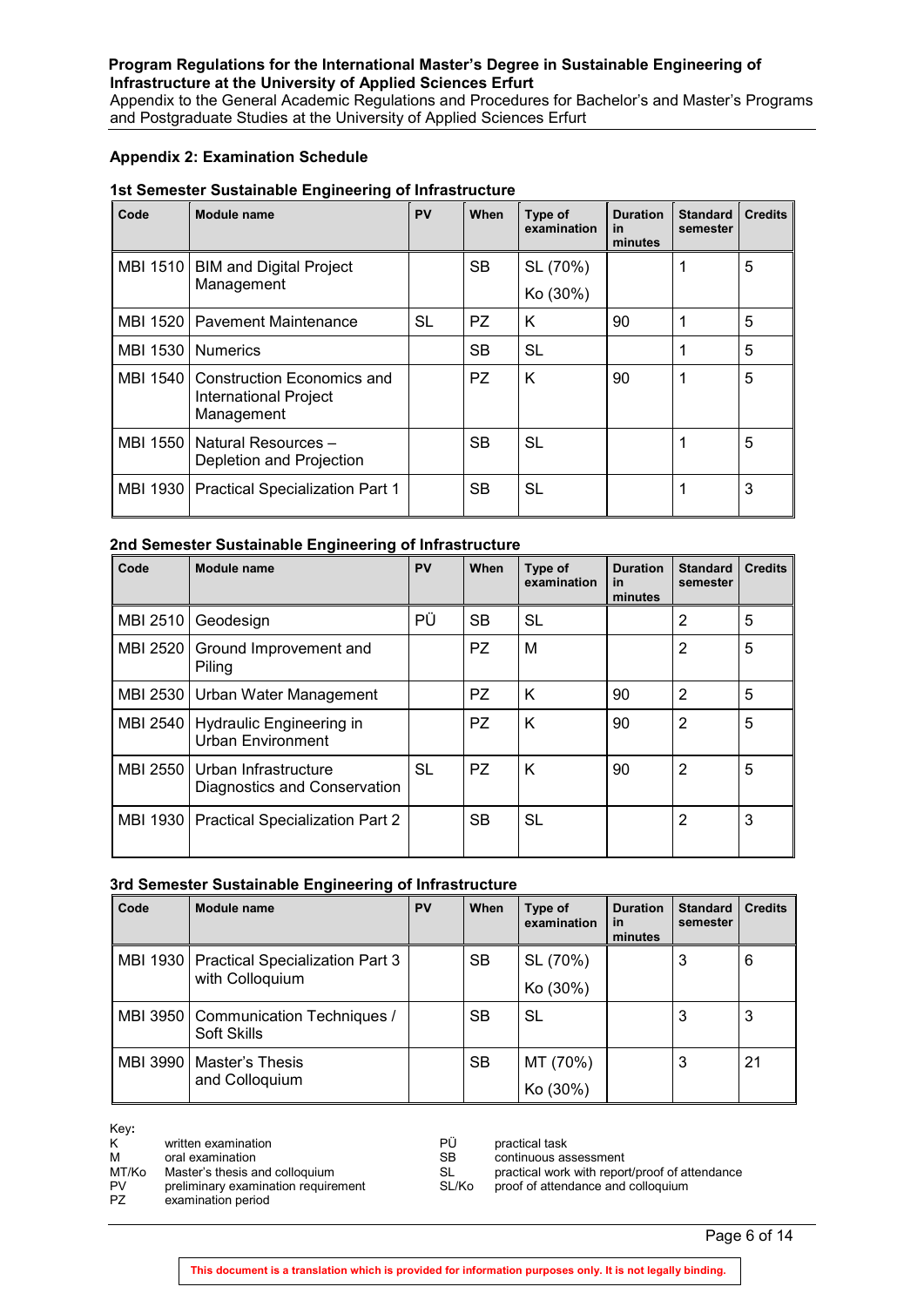Appendix to the General Academic Regulations and Procedures for Bachelor's and Master's Programs and Postgraduate Studies at the University of Applied Sciences Erfurt

#### <span id="page-6-0"></span>**Appendix 3: Work Placement Regulations (PraO-int. MA)**

#### **for the Master's Degree in Sustainable Engineering of Infrastructure at the University of Applied Sciences Erfurt**

#### **§1 General Provisions**

- (1) According to § 3 (3) of the Program Regulations for the Master's degree in Sustainable Engineering of Infrastructure, the 30 credits needed to complete the 7-semester Bachelor's must be earned through an engineering placement, an accompanying report and a final colloquium. As a rule, the work placement is carried out in companies or institutions suitable for this purpose. When choosing a host organization, attention should be paid to the international profile of the company or institution. As an alternative to companies or institutions in the construction industry, the engineering placement can be undertaken at the university's own research facilities. The students are expected to work on current research topics, produce a research report and conclude the module with a colloquium. The work placement is regulated by these Work Placement Regulations.
- (2) The students remain enrolled in the program Sustainable Engineering of Infrastructure at the University of Applied Sciences Erfurt for the duration of their engineering placement. In order to achieve their educational objectives, they are obliged to adhere to the rules and regulations of the training facility (host organization) and authorized individuals, and in particular to observe the provisions that apply to the host organization.

#### **§ 2 Recognition of the engineering placement**

- (1) The engineering placement can be substituted in whole by a minimum of one year of professional experience as a civil engineer.
- (2) In order for the proper completion of the engineering placement to be fully approved, the students of Sustainable Engineering of Infrastructure are required to submit the following documents to the program director:
	- − contract of employment and job description
	- − employer's reference regarding the engineering work undertaken
- (3) Internships with an engineering or research focus completed prior to enrolment can be recognized for the practical work placement. For full recognition of the engineering placement, the student must submit a written placement report and participate in the subsequent colloquium. Placements undertaken as part of the student's undergraduate degree cannot be recognized.
- (4) In order for the practical component of their engineering placement to be fully recognized, the students of Sustainable Engineering of Infrastructure are required to submit the following documents to the program director:
	- training agreement and job description
	- employer's reference including duration of placement, type of work undertaken and periods of absence

#### **§ 3 Training objectives, contents and duration of the engineering placement for the international degree program Sustainable Engineering of Infrastructure**

(1) The aim of the engineering placement is to provide a link between theory and practice. The students are to be introduced to practical work by means of specific tasks within operational work processes. The purpose of the placement is to enable them to apply the theoretical and practical knowledge acquired during their studies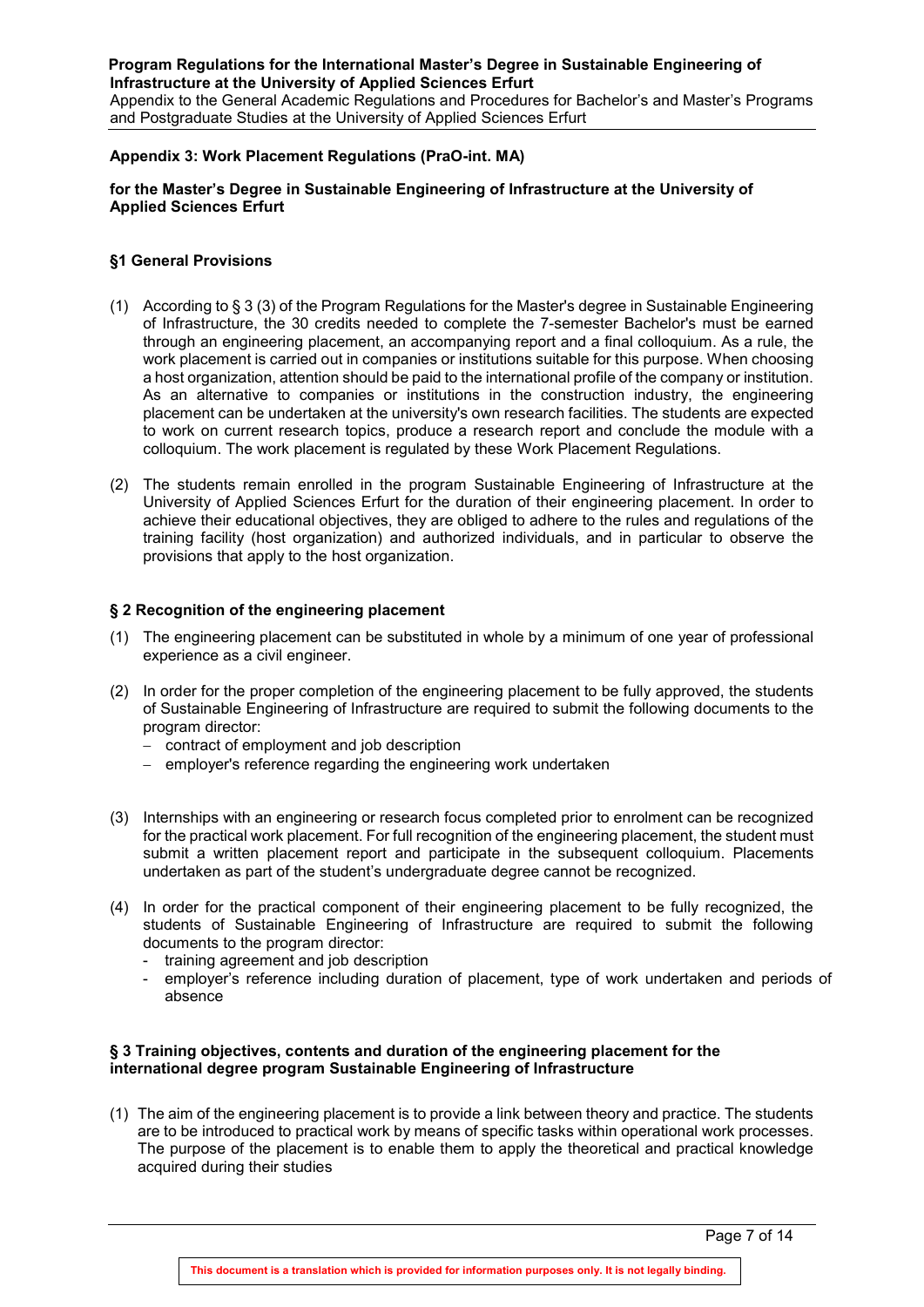Appendix to the General Academic Regulations and Procedures for Bachelor's and Master's Programs and Postgraduate Studies at the University of Applied Sciences Erfurt

and successfully implement new scientific methods. The engineering placement aims to supervise and guide students while providing an insight into the work of a civil engineer and imparting specialist practical skills and a deeper awareness of the problems involved in the application of scientific theory. Students who decide on a placement in a research institution at the university should be given an insight into the current research topics of civil engineering and the opportunity to participate in research and development projects. This may include the development of methodologies, scientific literature research and laboratory experiments. This type of placement aims to enable students to use their acquired specialist knowledge to work on research issues.

- (2) The engineering placement for the Master's program in Sustainable Engineering of Infrastructure covers all fields of activity that correspond to the future professions of the graduates:
	- structural design: work on draft planning, calculations, graphical representation and preparation of tender and implementation documents,
	- construction: participation in construction management, preliminary work, construction and cost calculation,
	- research: writing reviews of academic literature, conducting tactile tests, developing methodologies and collaborating on the writing of academic publications.
- (3) According to § 3 (3) of the Program Regulations, the engineering placement must be completed before the student registers for the Master's thesis. It comprises a period of at least 16 consecutive weeks in a company, other practical training facility or research institute of the University of Applied Sciences Erfurt. Upon completing the placement, the student must submit a written report. The module concludes with a colloquium at the University of Applied Sciences. Periods of absence must always be made up for, with the exception of sick leave of up to one week. The training objectives may not be impaired by the period of absence. The student's daily workload should correspond to the normal working hours of the host organization.
- (4) The program director of Sustainable Engineering of Infrastructure is responsible for organizing the engineering placement. The objectives and contents stipulated in paragraphs 1 and 2 are to be reported to the program director.

# **§4 Host organizations for the engineering placement**

- (1) Students are obliged to inform the program director of their choice of placement (host organization).
- (2) The engineering placement is to be carried out in companies which guarantee fulfilment of the training objectives and contents as defined in § 3. The program director decides on the suitability of the placement.
- (3) With the approval of the program director, appropriately qualified participation in an applicationoriented research and development project at the University of Applied Sciences Erfurt can be fully recognized as an engineering placement.
- (4) The engineering placement may not be undertaken in the student's own company or that of their parents.
- (5) If the training plan cannot be fulfilled at a particular host organization, it is possible for the student to transfer during the engineering placement. In this case, the program director must approve the transfer.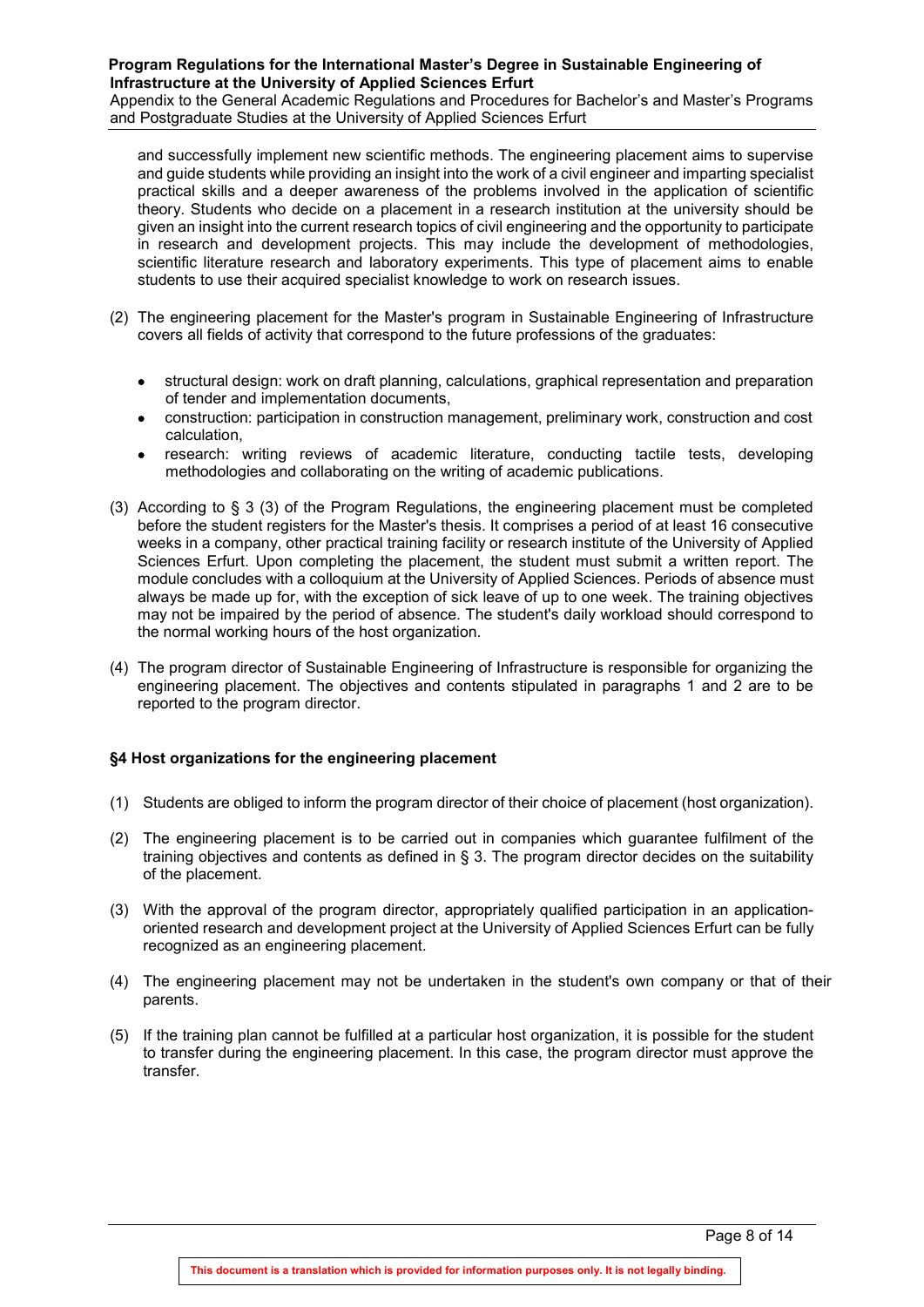Appendix to the General Academic Regulations and Procedures for Bachelor's and Master's Programs and Postgraduate Studies at the University of Applied Sciences Erfurt

#### **§5 Training agreement for the engineering placement**

- (1) Before the engineering placement, the host organization and the student sign a training agreement (for a sample contract, see Appendix A to PraO-int. MA).
- (2) The training agreement specifically regulates the following:
	- 1. The obligation of the students
		- a) to take full advantage of the training opportunities offered,
		- b) to carry out the tasks assigned in the training plan with due care,
		- c) to adhere to the rules and regulations of the host organization and authorized individuals,
		- d) to observe the provisions applicable to the training facility, in particular workplace regulations, accident prevention standards, and confidentiality,
		- e) to prepare a chronologically structured report (placement report) to a specified deadline, detailing the contents and progress of the placement, and to submit the documents to the program director in accordance with § 7 (2),
		- f) to immediately notify the training facility of any absence.
	- 2. The obligation of the host organization
		- a) to train the students in accordance with the training plan and the provisions of these Program Regulations in the period specified,
		- b) to regularly review the placement report which the students are required to write,
		- c) to issue an assessment (Placement Certificate) in accordance with  $\S 7$  (1), which describes the duration, contents of the placement, the student's performance and details any periods of absence,
		- d) to appoint a supervisor at the host organization and allow the university supervisor to monitor the students in the workplace.
- (3) The training agreement is to be submitted for inspection to the program director of Sustainable Engineering of Infrastructure in the Department of Civil Engineering immediately after conclusion of the contract, at the latest two weeks before the placement begins.

#### **§6 Supervision at the host organization during the engineering placement**

In order for the students to be supervised by the University of Applied Sciences, the program director appoints teaching staff to undertake the following:

- − obtain information about the suitability of the placement, the progress of training and the professional supervision of the students,
- assess the placement report which the students have to submit and carry out the final colloquium.

#### **§7 Written report, assessment and recognition of the engineering placement in the field of Sustainable Engineering of Infrastructure**

- (1) Students must draw up a written report (placement report) on their training during the engineering placement and have it approved by the host organization. At the end of the engineering placement, the host company or research institution issues an assessment of the student (Placement Certificate - see Appendix B to PraO-int. MA), which details the duration, type of activity and work content, performance, starting and finishing date of the placement period and any absences.
- (2) In order for the proper completion of the engineering placement to be fully approved, the students are required to submit the following documents to the program director:
	- − their written placement report,
	- − the assessment of the host company or research institute.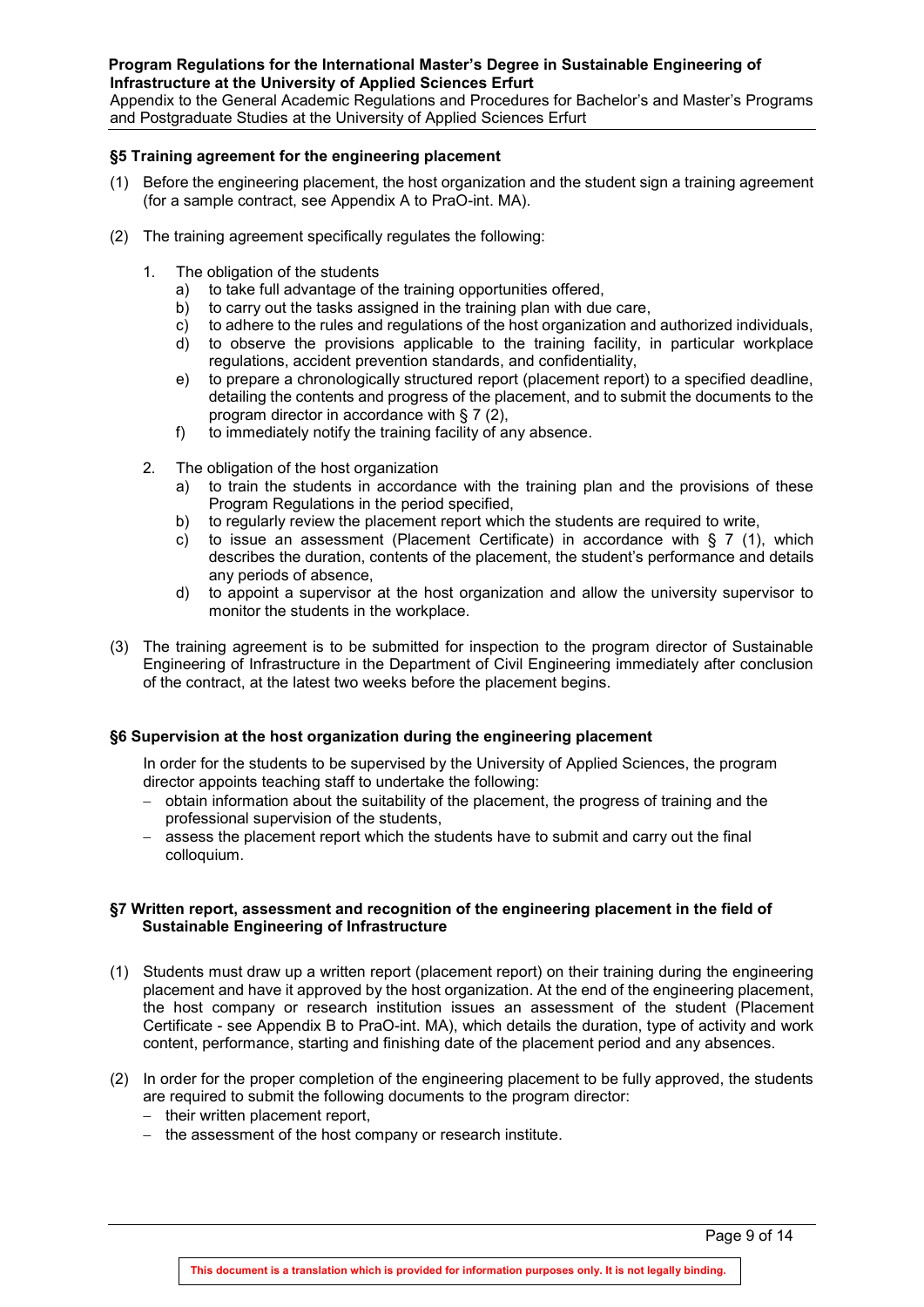Appendix to the General Academic Regulations and Procedures for Bachelor's and Master's Programs and Postgraduate Studies at the University of Applied Sciences Erfurt

- (3) The deadline for submission of the documents specified in paragraph 2 is the 3rd week after completion of the engineering placement at the latest.
- (4) Based on these documents and the colloquium, the program director decides on recognition of the placement.
- (5) Upon request, the program director can issue a certificate confirming recognition of the engineering placement.
- (6) In the event of non-recognition, the student shall be notified of the reasons for the decision in writing. This must be accompanied by instructions on the right of appeal.
- (7) If the engineering placement is not considered to have been successfully completed, it may be repeated twice.

#### **§8 Liability and insurance during the engineering placement**

- (1) During their engineering placement, the students are legally insured against accidents as per § 2 (1) no. 1 SGB VII. It is their responsibility to ensure that the University of Applied Sciences Erfurt is informed immediately in the case of an insured event.
- (2) The students themselves are responsible for determining their own liability risk in the workplace. As a rule, it is covered for the duration of the contract by the general business liability insurance of the host organization.
- (3) All students are advised to take out private liability insurance covering the duration of the training agreement and the activities involved in the work placement.

Appendix A to PraO-int.MA: Sample Contract<br>Appendix B to PraO-int. MA: Placement Certificate Appendix B to PraO-int. MA: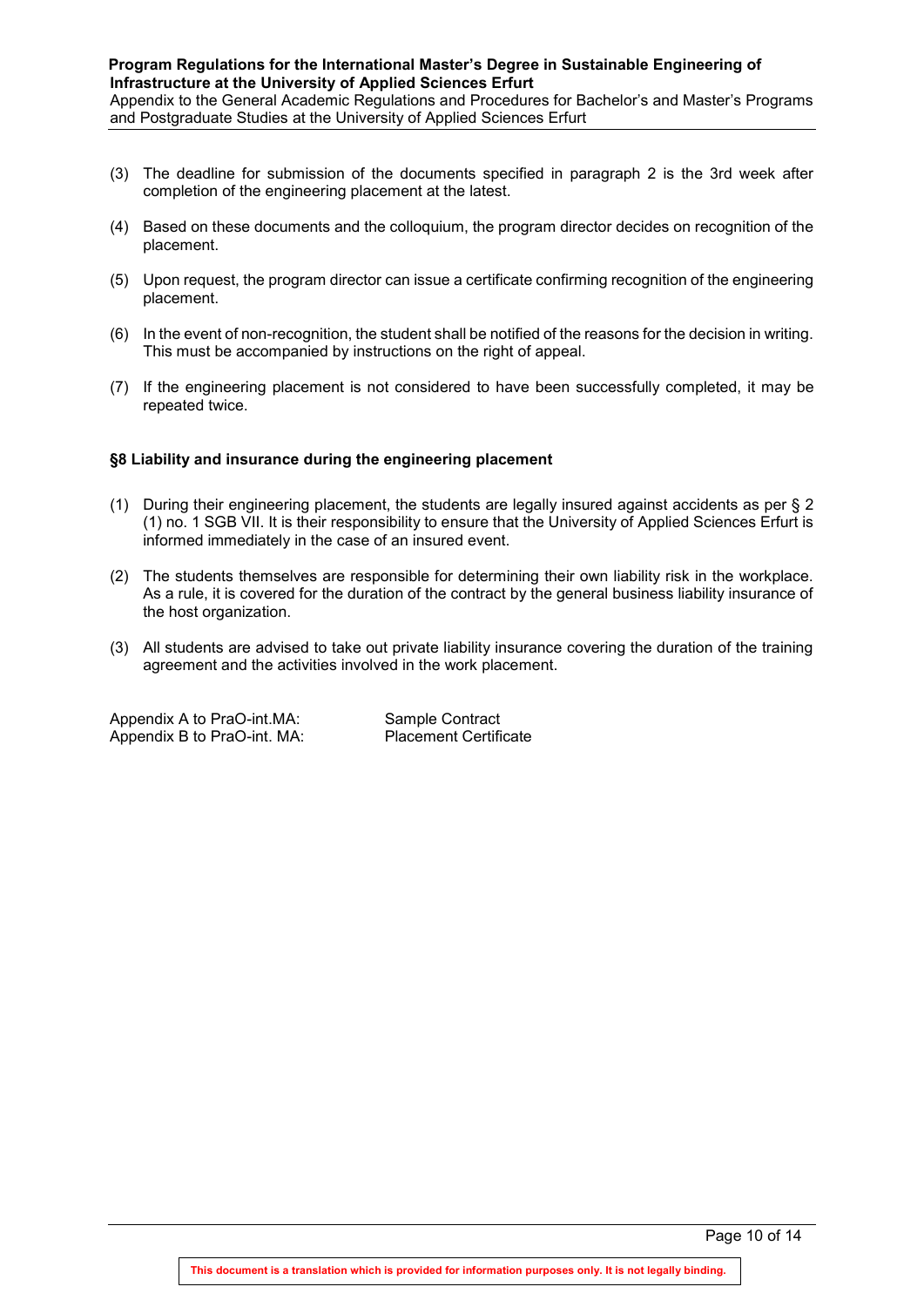#### **Program Regulations for the International Master's Degree in Sustainable Engineering of Infrastructure at the University of Applied Sciences Erfurt** Appendix to the General Academic Regulations and Procedures for Bachelor's and Master's Programs and Postgraduate Studies at the University of Applied Sciences Erfurt

Appendix A1 to PraO-int. MA:

<span id="page-10-0"></span>**Sample Contract**

# **Training Agreement Engineering Placement for the Program Sustainable Engineering of Infrastructure**

| Company/authority/institute                       |  |  |
|---------------------------------------------------|--|--|
| Address/tel. no.:                                 |  |  |
| hereafter referred to as the "host organization", |  |  |
| and                                               |  |  |
| Mr./Ms.                                           |  |  |
| born on                                           |  |  |
| resident in                                       |  |  |

student of the Master's program in Sustainable Engineering of Infrastructure at the University of Applied Sciences Erfurt, hereafter referred to as the "student", agree to enter into the following

# **C o n t r a c t**

as follows:

# **§1 General Provisions**

The aim of the placement is to establish a link between theory and practice. The students are to be introduced to practical work by means of specific tasks within operational work processes. The aim of the placement is to enable them to apply the theoretical and practical knowledge acquired during their studies and successfully implement new scientific methods in practice. The work placement module aims to supervise and guide students while providing an insight into the work of a civil engineer.

The training agreement is based on the current version of the Work Placement Regulations for the Master's program in Sustainable Engineering of Infrastructure at the University of Applied Sciences Erfurt.

**§2 Obligations of the Host Organization**

The host organization is obliged to

1. train the student in the period from

| . | $\tilde{}$ |  |  |
|---|------------|--|--|

- $2<sub>2</sub>$  regularly review the placement report which the student is required to write,
- $\frac{21}{3}$  issue an assessment (Placement Certificate) in accordance with § 7 (1) which describes the duration, contents and success of the placement and details any periods of absences,
- $4$  allow the university supervisor to monitor the student in the workplace.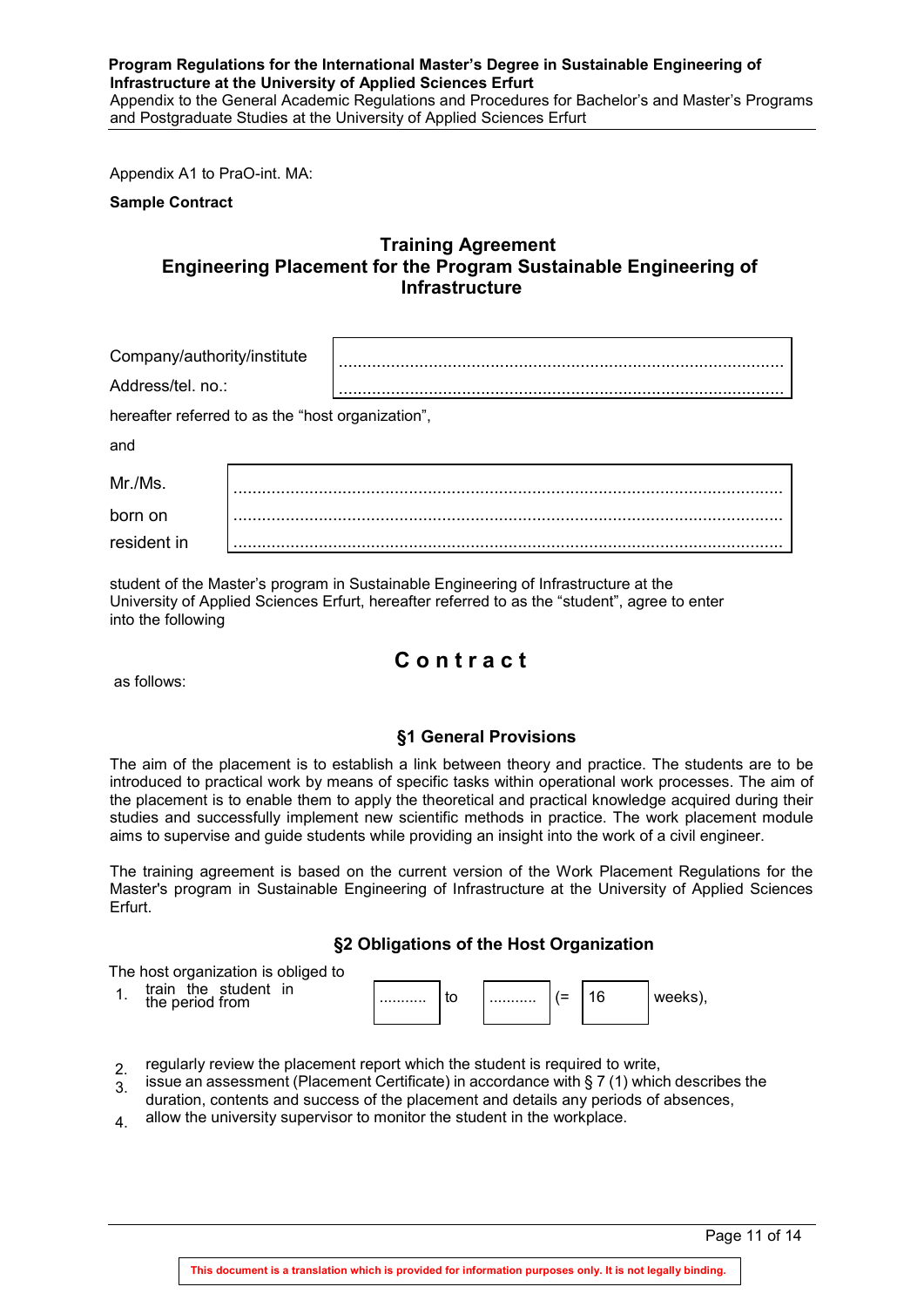Appendix to the General Academic Regulations and Procedures for Bachelor's and Master's Programs and Postgraduate Studies at the University of Applied Sciences Erfurt

# **§3 Obligations of the Student**

The student is obliged

- 1. to take full advantage of the training opportunities offered,
- 2. to carry out the tasks assigned in the training plan with due care,
- 3. to adhere to the rules and regulations of the host organization and authorized individuals,
- 4. to observe the provisions applicable to the training facility, in particular workplace regulations, accident prevention standards, and confidentiality,
- 5. to prepare a chronologically structured report (placement report) to a specified deadline, detailing the contents and progress of the placement,
- 6. to immediately notify the training facility of any absence.

# **§4 Termination of Contract**

(1) During the two-week probationary period, the contracting parties may withdraw from the contract at any time.

- (2) The contract can be terminated after the probationary period
	- 1. for good cause with immediate effect,<br>2. by the student with four weeks' notice

The host organization appoints

- 2. by the student with four weeks' notice if they wish to discontinue the placement for personal reasons.
- (3) The contract must be terminated in writing, stating the reasons for termination, after consultation with the university.

#### **§5 Insurance Cover**

- (1) The student is legally insured against accidents during the work placement (§ 2 (1 no. 1) SGB VII). In the case of an insured event, the host organization is also required to send a printout of the accident report to the University of Applied Sciences Erfurt.
- (2) The liability risk of the student at the host organization is covered for the duration of the contract by the general business liability insurance of the host organization or the student's private liability insurance.

# **§6 Working Hours, Vacation, Absences**

- (1) The student's daily workload should correspond to the normal working hours of the host organization.
- (2) The student is not entitled to any vacation for the duration of the contract. The host organization may grant a short leave of absence from the placement for personal reasons. Periods of absence must always be made up for, with the exception of sick leave of up to one week. The training objectives may not be impaired by the period of absence.

# **§7 Payment**

Neither employment nor a claim to remuneration are established by this contract.

#### **§8 Supervisors**

|                               | The Hoot organization appoints                                                                                                                                        |                    |               |
|-------------------------------|-----------------------------------------------------------------------------------------------------------------------------------------------------------------------|--------------------|---------------|
| Mr./Ms.                       |                                                                                                                                                                       | work telephone no. |               |
|                               | as the training supervisor for the student.                                                                                                                           |                    |               |
|                               | The University of Applied Sciences Erfurt appoints                                                                                                                    |                    |               |
| Mr./Ms.                       |                                                                                                                                                                       | work telephone no. |               |
|                               | as program director of Sustainable Engineering of Infrastructure in the Department of Civil Engineering<br>for the general organization of the practical semester and |                    |               |
| Mr./Ms.                       |                                                                                                                                                                       | work telephone no. |               |
| as the university supervisor. |                                                                                                                                                                       |                    |               |
|                               |                                                                                                                                                                       |                    |               |
|                               |                                                                                                                                                                       |                    | Page 12 of 14 |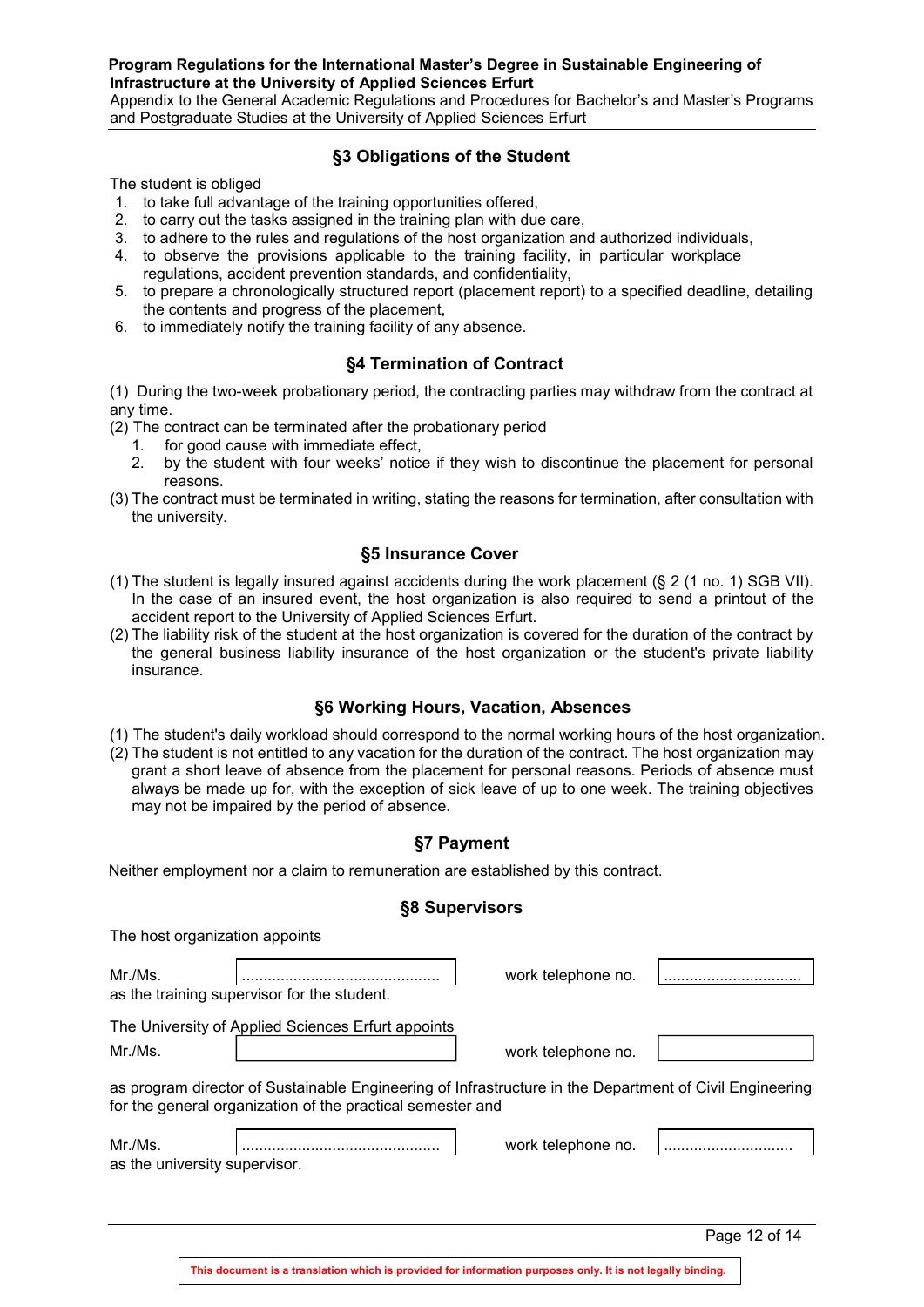Appendix to the General Academic Regulations and Procedures for Bachelor's and Master's Programs and Postgraduate Studies at the University of Applied Sciences Erfurt

# **§9 Copies of the Contract**

This contract is to be signed in triplicate by the host organization, the student and the University of Applied Sciences. Each contractual partner and the University of Applied Sciences receive a copy of the contract.

# **§10 Other Arrangements**

Amendments and additions to this contract must be made in writing in order to be valid.

Host organization **Student** Student

........................................... (town/city, date)

........................................... (town/city, date)

........................................... (signature)

............................................ (signature)

The University of Applied Sciences Erfurt approves the work placement in compliance with the conditions agreed.

Erfurt, ………………………… (date)

……………………………………………………

Program Director in the Department of Civil Engineering